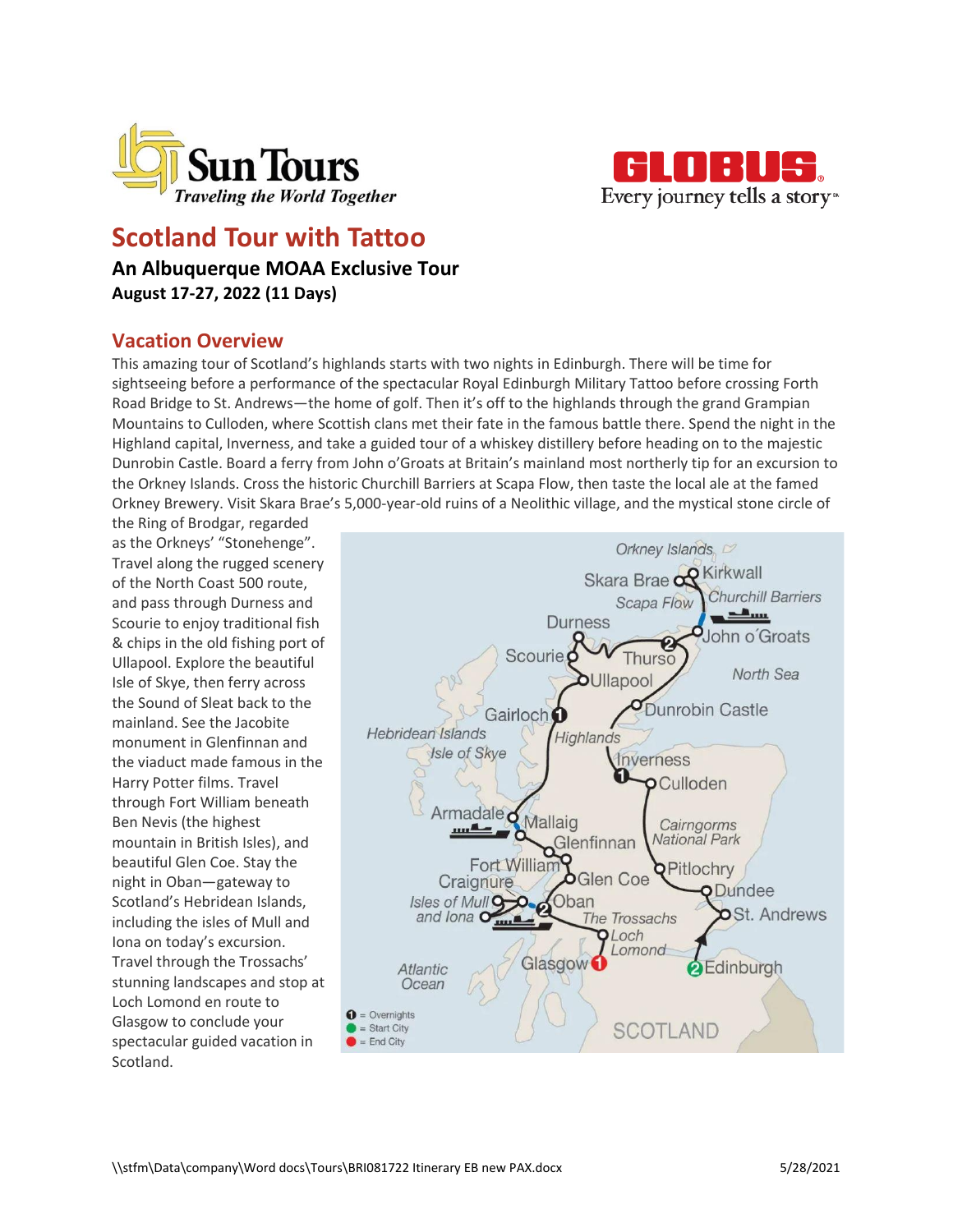### **Day 1 DEPART ALBUQUERQUE**

We depart Albuquerque on our overnight flights to Edinburgh.

#### **Day 2 ARRIVE EDINBURGH D**

#### Welcome to Edinburgh! Check into your hotel with the rest of the day to discover the Scottish capital at your own pace. At 6 pm, meet your Tour Director and traveling companions for a welcome dinner at your hotel.

### **Day 3 EDINBURGH B**

Morning city sightseeing with a Local Guide introduces you to the 200-year-old "New Town" and the famous scientists, inventors, and novelists who lived there. In the "Old Town," visit EDINBURGH CASTLE to admire Scotland's Crown Jewels. The afternoon is free. Tonight's performance of the world-renowned MILITARY TATTOO is a vast spectacle of massed Scottish pipe bands that takes place in an arena on the esplanade of Edinburgh Castle.

### **Day 4 EDINBURGH–ST. ANDREWS–PITLOCHRY–INVERNESS B**

Travel over the elegant Forth Road Bridge and through Fife to St. Andrews, home of golf and famous university town. Cross the Firth of Tay and from Dundee, head into the Highlands for a visit of the Victorian mountain resort of Pitlochry. Drive through the Grampian Mountains and Cairngorms National Park to CULLODEN VISITOR CENTRE, that reveals the story of the crushing Hanoverian victory over Bonnie Prince Charlie's Scottish clans. Spend the next night in Inverness, the Highland capital.

### **Day 5 INVERNESS–THURSO B,D**

Continue an unforgettable journey with a guided tour of a WHISKY DISTILLERY. Then, follow the coast road to majestic DUNROBIN CASTLE, perched on a high terrace above walled gardens and for centuries the seat of the Dukes and Earls of Sutherland. Overnight in Thurso, the most northerly town on Britain's mainland. Before dinner, you may choose to join an optional excursion to a local pub.

### **Day 6 THURSO. EXCURSION TO THE ORKNEY ISLANDS B,L**

A fascinating day full of adventure awaits us. At John o'Groats, board a FERRY for the 45-minute crossing to South Ronaldsay, one of the Orkney Islands, where a local coach and driver-guide await you. Cross the four Churchill Barriers and overlook Scapa Flow, where the German fleet scuttled itself in World War I. After a light LUNCH at the Tasting Hall café, take a guided tour of the award-winning ORKNEY BREWERY and sample the local ale. Then, head for SKARA BRAE, where you'll see the fascinating remains of a 5,000-year-old Neolithic village and visit SKAILL HOUSE. Yet more highlights: the Ring of Brodgar, the Orkneys' Stonehenge, and Kirkwall, the small and picturesque island capital. Return to the mainland by FERRY in the late afternoon.

### **Day 7 THURSO-DURNESS-ULLAPOOL-GAIRLOCH B,L,D**

Striking landscapes, unusual rock formations, and dramatic waterfalls will capture your attention on the beautiful Isle of Skye. Return to the mainland by FERRY across the Sound of Sleat to Mallaig. Pause at Glenfinnan to see the monument to fallen Jacobite clansmen and the famous viaduct well known to Harry Potter fans before reaching Fort William beneath Ben Nevis. Travel through intensely dramatic and scenic Glen Coe, before arriving at Oban, a lively port town on the western coast and gateway to Scotland's Hebridean islands.

### **Day 8 GAIRLOCH-ISLE OF SKYE-FORT WILLIAM-OBAN B,D**

Striking landscapes, unusual rock formations, and dramatic waterfalls will capture your attention on the beautiful Isle of Skye. Return to the mainland by FERRY across the Sound of Sleat to Mallaig. Pause at Glenfinnan to see the monument to fallen Jacobite clansmen and the famous viaduct well known to Harry Potter fans before reaching Fort William beneath Ben Nevis. Travel through intensely dramatic and scenic Glen Coe, before arriving at Oban, a lively port town on the western coast and gateway to Scotland's Hebridean islands.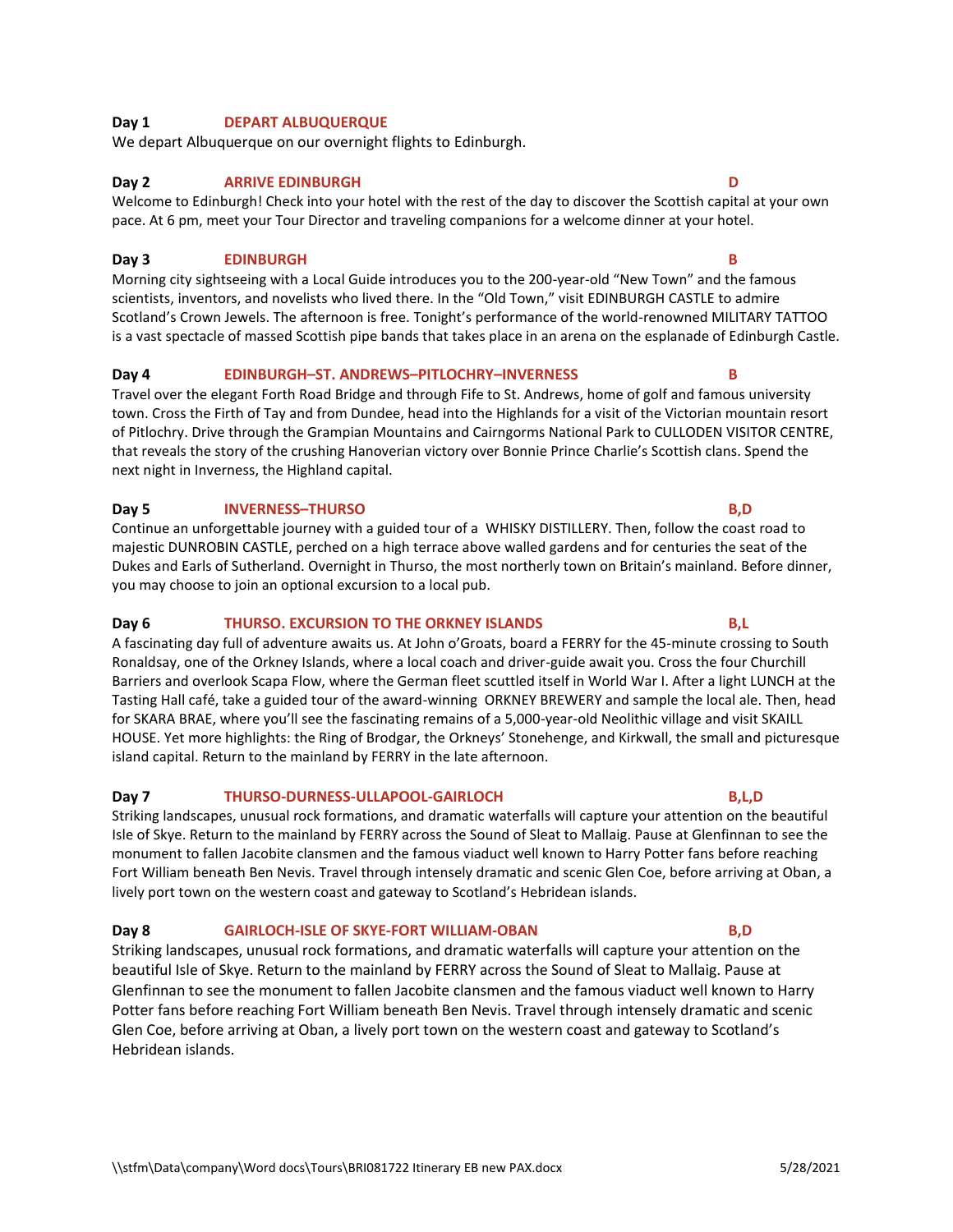#### **Day 9 OBAN. THE ISLES OF MULL AND IONA EXCURSION B,D**

Take the ferry to the Isle of Mull. Land at Craignure and enjoy the scenic drive to the departure point of the passenger ferry across to the beautiful and fascinating Isle of Iona. This is the burial place of many Scottish kings and chiefs, including Macbeth. And it is here that in 563 A.D. St. Columba established one of the first Christian monasteries in the British Isles. Time to visit the cathedral and explore the religious settlement before returning to Oban.

#### **Day 10 OBAN-LOCH LOMOND-GLASGOW B,D**

After time in Oban, travel through The Trossachs with its serene glens, lush forests, and rushing rivers. Admire the stunning scenery of Scotland's first national park. Enjoy the breathtaking views at the "Bonnie Banks" of Loch Lomond on your way to Glasgow for an orientation drive to see the fine 12th-century cathedral, imposing university buildings, and elegant Georgian squares built by wealthy tobacco barons. Enjoy free time this afternoon before a farewell dinner at a local restaurant.

### **Day 11 ARRIVE ALBUQUERQUE B**

We transfer to the Glasgow airport, then arrive home in Albuquerque with lasting memories of the Highlands of bonny Scotland.

*Itinerary and hotels subject to change*

#### **Accommodations:**

Accommodation information is not available at this time.

#### \\stfm\Data\company\Word docs\Tours\BRI081722 Itinerary EB new PAX.docx 5/28/2021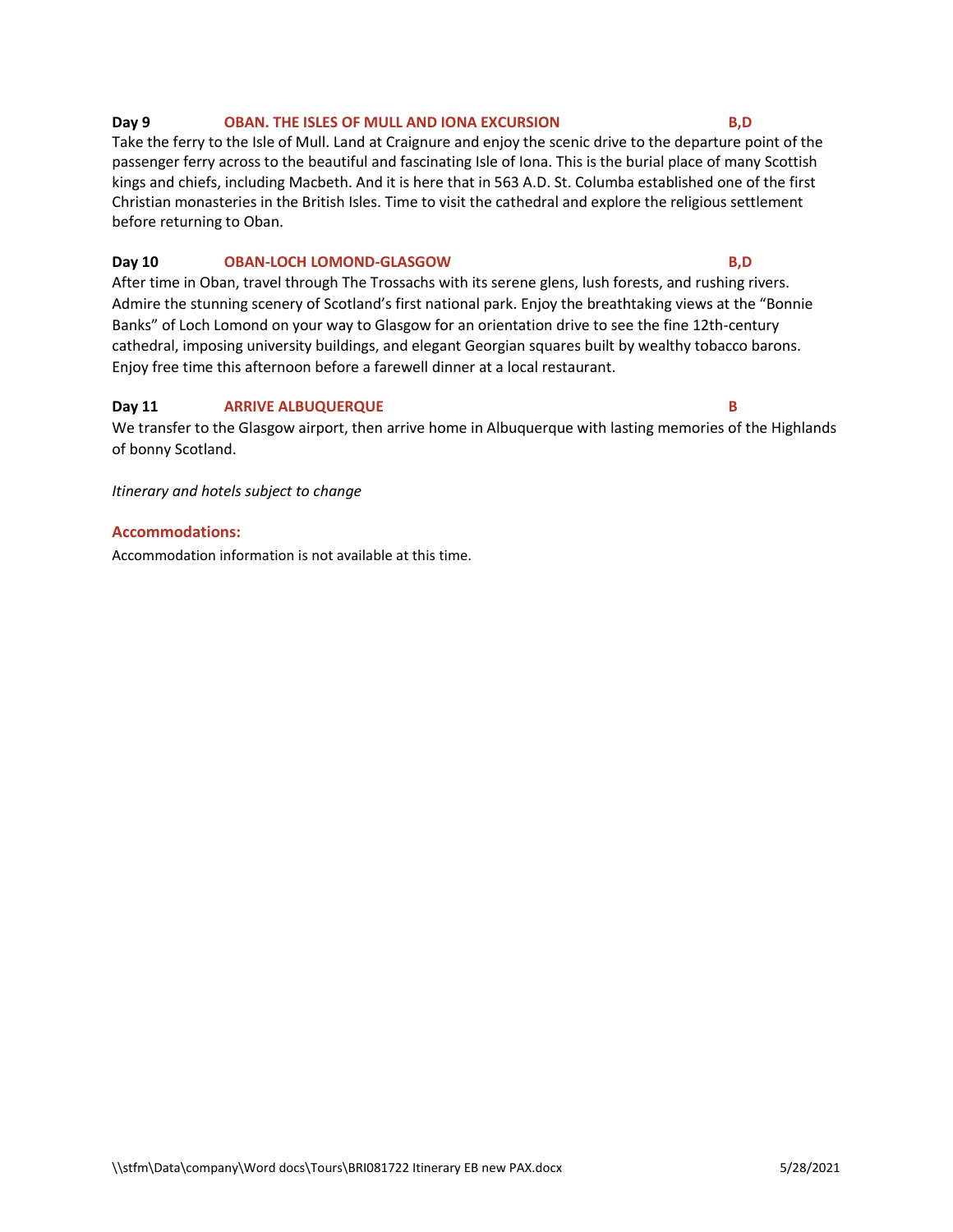### **TOUR INCLUDES:**

- Roundtrip airfare ABQ to Edinburgh, Glasgow to Albuquerque (not including airline baggage and inflight charges)
- All transfers
- Transportation by deluxe motorcoach
- 9 nights' lodging at excellent hotels
- Baggage handling at hotels (for one piece)
- 9 breakfasts, 2 lunches, 6 dinners
- Admission to all listed attractions
- Sightseeing as listed
- Your professional European Tour Guide
- All taxes and gratuities for included items (except hotel housekeeping)

### **\*\*PASSPORT REQUIRED\*\***

**\$5,475 \$5,125\*** double occupancy, per person \$6,275 \$5,925\* single occupancy (extremely limited availability) \*\$350 savings per person if deposit received by February 17, 2022 and all payments made by cash or check. Savings will be applied when final payment is made.

**DEPOSIT:** \$250 per person now holds your place

### **FINAL PAYMENT DUE:** February 17, 2022

### **CANCELLATION FEES:**

None - Through February 17, 2022 \$250 - February 18, 2022- May 23, 2022 \$3,000 - May 24, 2022 - July 14, 2022 100% - After July 14, 2022

### **[TRAVEL PROTECTION IS AVAILABLE](https://www.suntoursus.com/travel-protection) STARTING AT \$383\***

\* *Subject to change as pricing is set by Travel Insured International*

*Subject to our terms and conditions as posted at [www.suntoursus.com/terms.](http://www.suntoursus.com/terms)*

## **To make your reservation, use the reservation form or call us at 889-8888.**